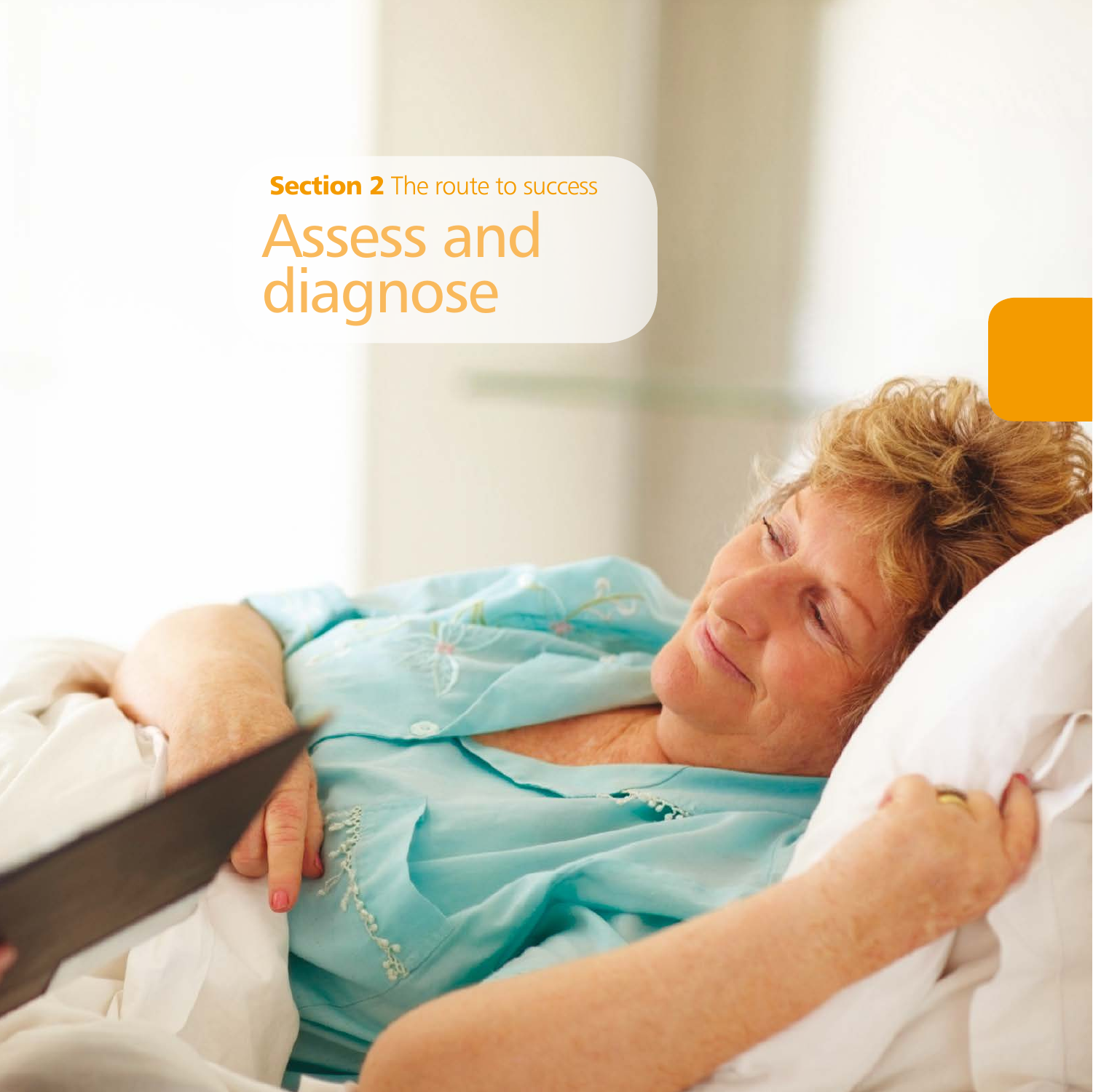### **Assess and diagnose**

**As part of assess and diagnose, it is important to establish a baseline or starting point so you can demonstrate where you have made an improvement and sustain it over time.**

**There are numerous sources of information available to help you with your baseline and also where it would be helpful for you to benchmark your current position with other similar organisations, for example:**

# **Jargon**

**PROMs – Patient Reported Outcome Measures CQUINs – Commissioning for Quality and Innovation framework.**

- Your trust's existing key performance indicators and strategic priorities
- National measures including any relevant CQUINS
- $\bullet$  Use your multidisciplinary team to enable identification and overview of complaints related to end of life care
- **Review of clinical coding**
- Data from the National End of Life Care Intelligence Network's End of Life Care Profiles will inform how you are doing to enable you to prioritise and develop your trust's end of life care quality improvement dashboard<sup>1</sup>
- A range of publications from National End of Life Care Intelligence Network including specific diseases, technical quidance, overview and partnership reports  $(2)^2$
- $\blacksquare$  The NICE end of life care for adults quality standard<sup>3</sup>
- $\bullet$  End of life care profiles are also available in the [Public Health England Profiles](http://fingertips.phe.org.uk/)
- $\bullet$  [Place of death statistics](http://www.endoflifecare-intelligence.org.uk/data_sources/place_of_death) are reported quarterly, six months after the end of each quarter. These report the proportion and numbers of deaths in usual place of residence, hospital, hospice, care home other. Data is reported by clinical commissioning group, local authority, strategic clinical network and for England.

<sup>1</sup>[www.endoflifecare-intelligence.org.uk/profiles.aspx](http://www.endoflifecare-intelligence.org.uk/profiles.aspx)

<sup>2</sup>[www.endoflifecare-intelligence.org.uk/resources/publications/default.aspx](http://www.endoflifecare-intelligence.org.uk/resources/publications/default.aspx)

<sup>3</sup>[www.nice.org.uk/guidance/qs13](http://www.nice.org.uk/guidance/qs13)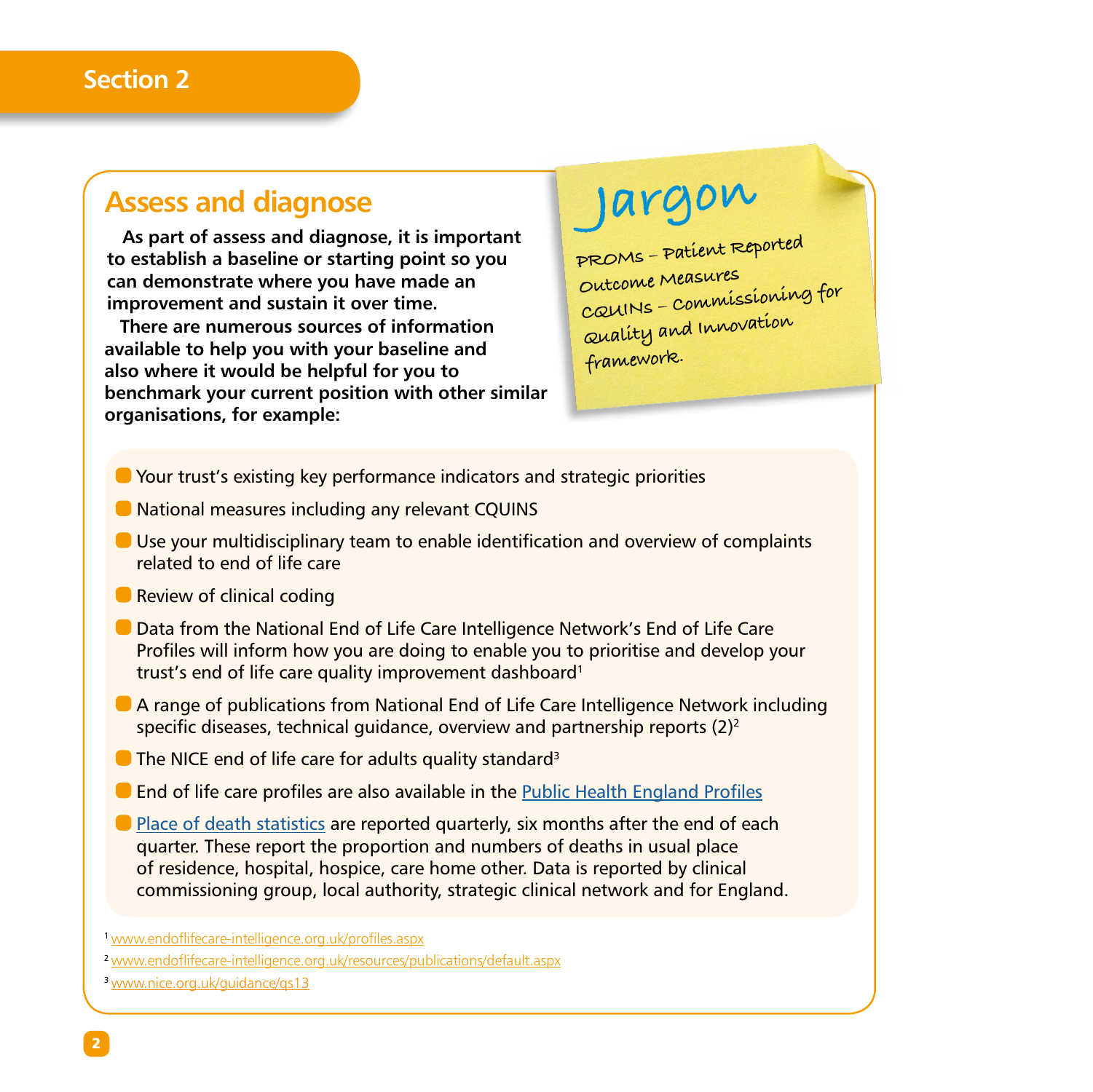

**You might find it useful to look at the [measurement](http://www.nhsiq.nhs.uk/media/2642618/eolc_measuring_experience_of_care.pdf)  [fact s](http://www.nhsiq.nhs.uk/media/2642618/eolc_measuring_experience_of_care.pdf)heets and data sheets.**

## **TOP TIP**

**Measurement for Improvement not judgement should be part of your plans from the outset. Measurement is a great way of engaging clinical colleagues in your organisation as well as your local analysts who can be a good source of support.**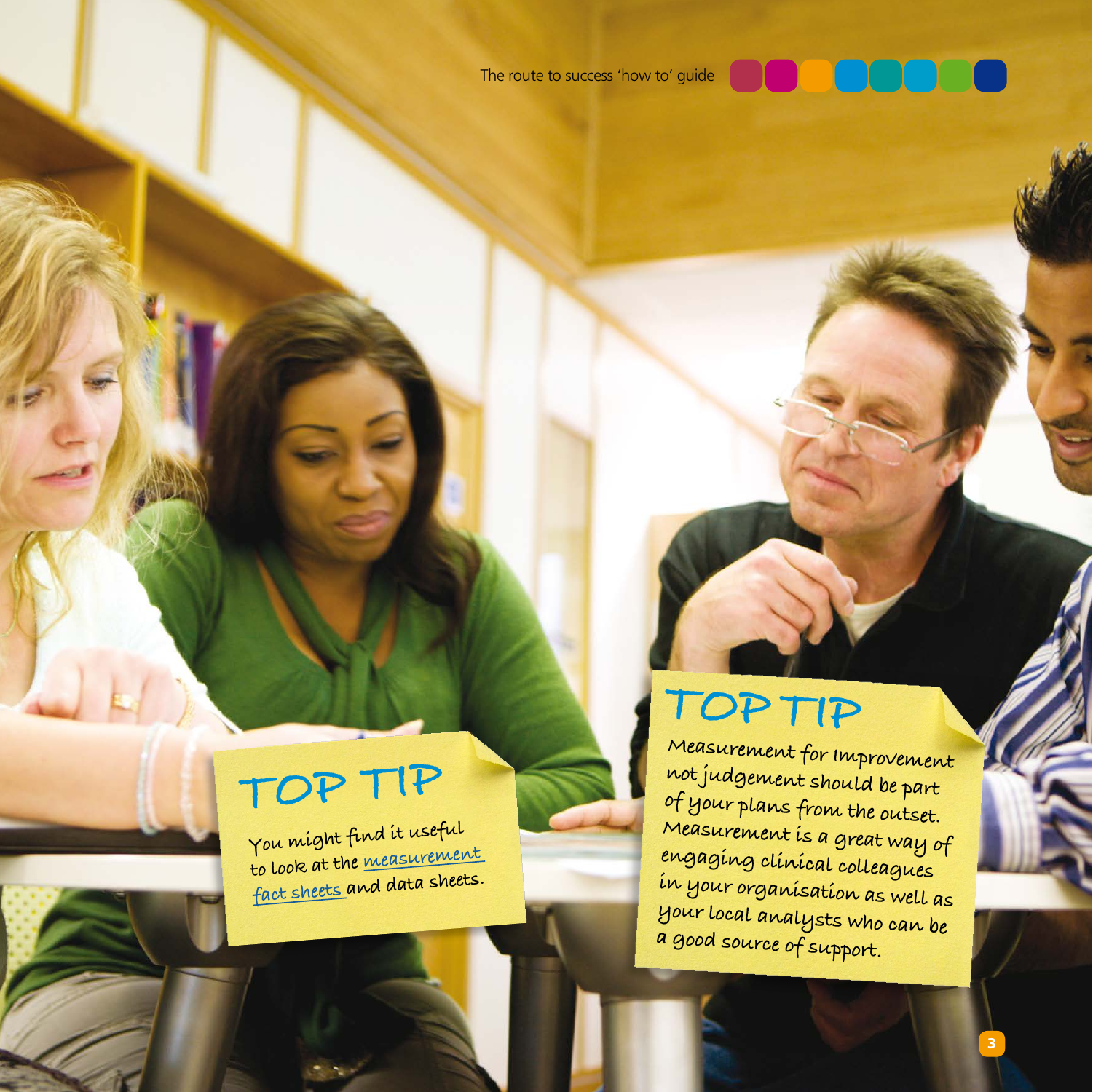### **Figure 1: Key drivers for excellence in end of life care**



**Adapted from the Transform National Steering Group 2011, with input from the NHS Institute for Innovation and Improvement**